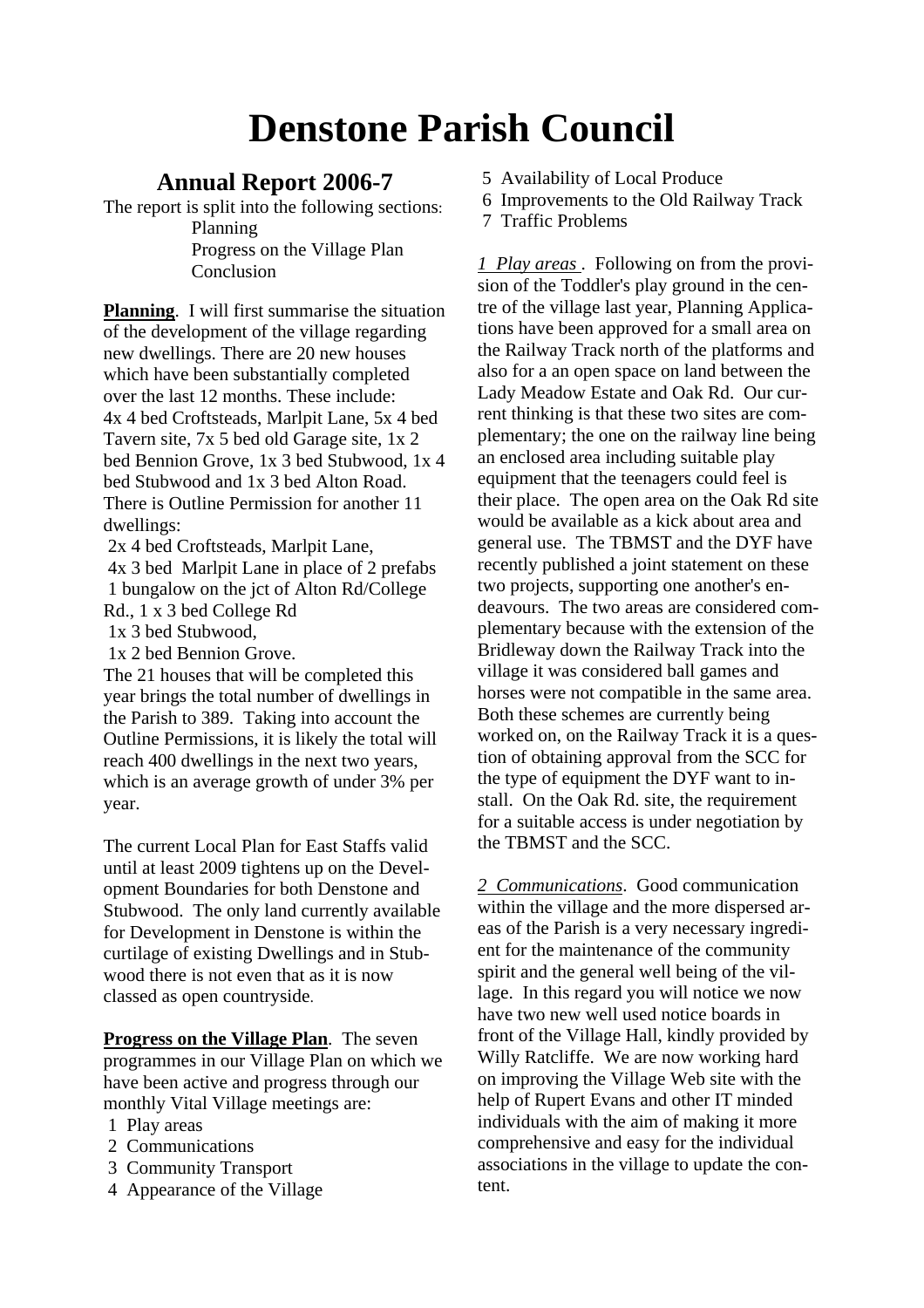*3 Community transport*. This scheme is working well. Over the last 12 months, 67 journeys have been made, mainly carrying the elderly to local Doctors Surgeries and also Hospitals in Derby, Stafford and Newcastle. This scheme is being run by Dennis Parker and Wendy Forrester with the help of about 20 volunteer drivers. Additional volunteers to help provide this very useful service are always welcome.

By sheer coincidence the Dove Valley Community First Responder Group were also called out 67 times in the first three months of this year alone, to render first aid in an emergency, 4 of these calls were in the Denstone area. By intensive Fund Raising Cliff Bailey has been instrumental in now having a purpose built emergency response vehicle stationed in the village and we are indebted to him for the tremendous efforts he continues to make in providing this service.

*4 Maintaining and improving the appearance of the village*. Our team of voluntary litter pickers co-coordinated by Nancy Turner continue to do a good job, and the village in the main is kept tidy. We will be entering the Best Kept Village competition again this year and judging will take place between the 30th April and the 22nd of July. Please take a note of these dates and make a special effort to make our village as presentable as we can. The judges take an interest in all the gardens they can readily see and well kept gardens helps to give them a good impression of the village.

*5 Local produce*. The conversion of the Dairy buildings at Denstone Hall Farm to a Farm Shop which will sell a large range of local produce is progressing well and is planned to be up and running this year.

*6 Improvements to the Old Railway track* 

Notice Boards outlining points of Historical and Natural Interest in the Churnet Valley have been produced and erected on the Track, where they can be easily seen by visitors. Plans to install equipment to form a trim trail for adults have been put on hold at present until the Teenage Area has been completed.

SCC have just completed improvements to the drainage and surface of the old railway track and have improved conditions for walkers and cyclists on this amenity, cyclists will be particularly pleased that it has now much easier to access Lord's Bridge at Dimmings Dale than it has been previously. At last weeks Vital Village meeting it was decided to consider a suggestion that more seating should be provided on the platforms particularly for the older folk who find it difficult using the seats of the picnic table.

*7 Traffic problems*. There is no doubt the amount of traffic through the village at school starting times is our major concern and one of the most difficult problems to resolve. You will recall last year a working group of Councillors investigated all the areas where you the parishioners had expressed concern in our survey for the Village Plan, these findings were presented at last year's Annual Parish Meeting. The requirement for a footpath along College Rd was the top priority item of the very many problem areas. Your Parish Council together with the SCC have put a lot of effort into trying to obtain land for a footpath on the North side of College Rd. from the Garage site to the corner at the Junction with Alton Rd. I regret to report we were unsuccessful in our efforts in that the landowners involved were not prepared to give up the small amount of ground that was required. So we are once again concentrating on what can be done on the South side of College Rd. to make it safer for children travelling to school.

A meeting was held here in Denstone last month with Philip Atkins together with Clive Thomson and Richard Rayson the senior Highway Officials from the SCC. It was agreed that we would jointly pursue the provision of a footpath on the South side of College Rd. This is something that cannot be done quickly, for two reasons, again landowners consent to give up land is required and also the SCC are in budget difficulties and the necessary funding is not likely to be available within the next three years. In the interim we are pressing the SCC to approve the painting of white lines to delineate a foot-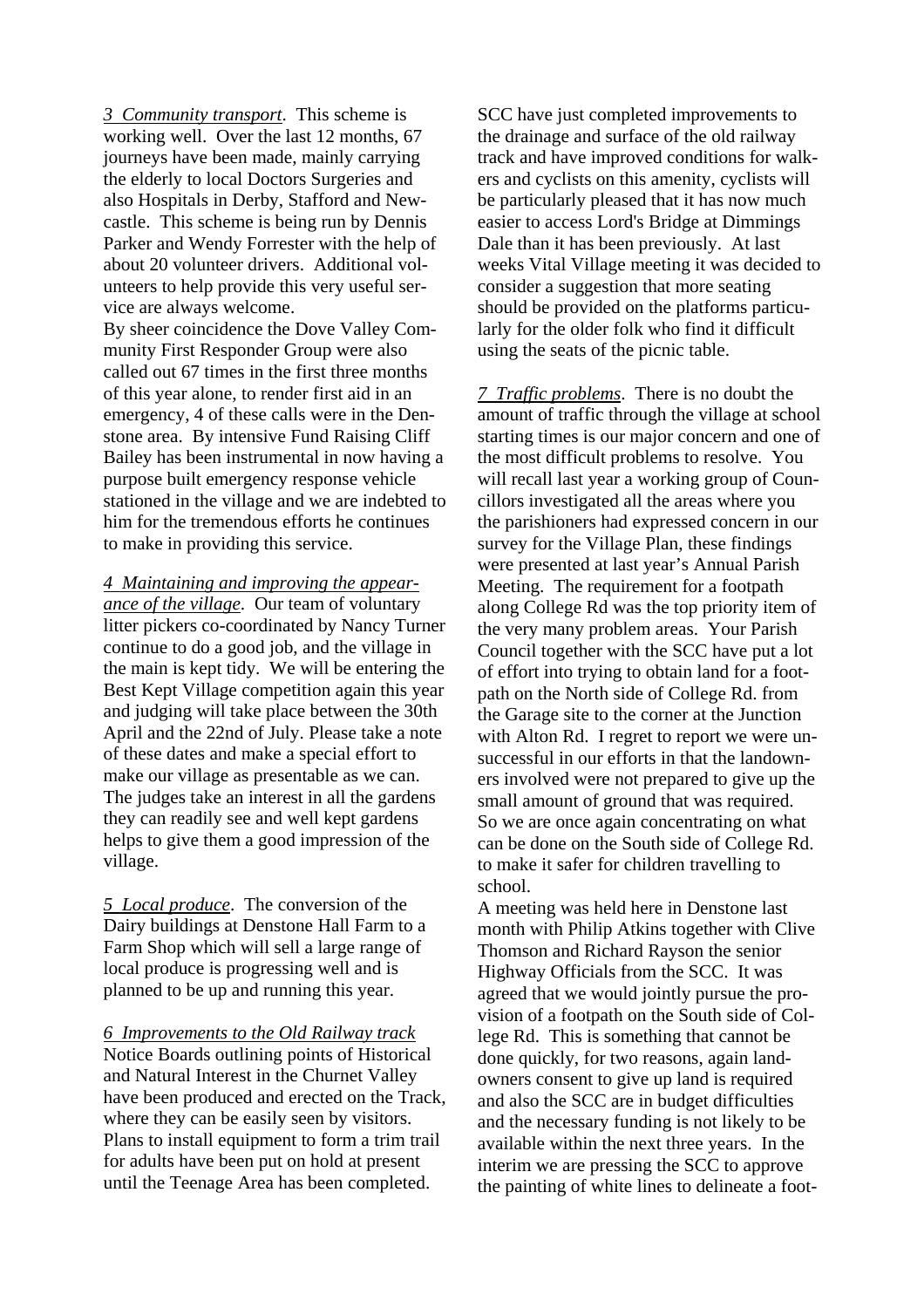### **Summary of Accounts** (Subject to audit)

To 31 Mar 2006 **Payments** To 31 Mar 2007

|            | To 31 Mar 2006 Receipts    | To 31 Mar 2007 |            | To 31 Mar 2006 Payments To 31 Mar 2007 |           |
|------------|----------------------------|----------------|------------|----------------------------------------|-----------|
| 6,800.00   | Precept                    | 7,450.00       | 2,200.00   | Staff costs                            | 2,500.00  |
| 625.00     | Lengthsman                 | 508.70         | 1,712.14   | Administration                         | 1,811.87  |
| 500.00     | <b>Vital Villages</b>      | 0.00           | 210.45     | Section 137                            | 126.73    |
| 160.00     | Insurance claim            | 0.00           | 419.59     | Post Office                            | 1,090.89  |
| 3,000.00   | WASP                       | 0.00           | 814.21     | Lighting                               | 78.90     |
| 1,267.50   | Other grants               | 40.00          | 489.95     | Garden                                 | 554.83    |
| 68.93      | Interest                   | 95.23          | 577.50     | Lengthsman                             | 585.09    |
| 313.42     | <b>VAT</b>                 | 317.05         | 403.34     | Old railway line                       | 930.40    |
| £12,734.85 | <b>TOTAL</b>               | £8410.98       | 417.00     | Village Hall                           | 426.00    |
|            |                            |                | 1,469.43   | <b>Vital Villages</b>                  | 241.00    |
|            | 6375.55 Balance at 1 April | 5850.75        | 1,000.00   | Play eqmt grant                        | 0.00      |
|            | 12734.85 Add Receipts      | 8410.98        | 2,273.00   | Bowls/Tennis                           | 0.00      |
| 19110.40   |                            | 14261.73       | 902.95     | Other                                  | 406.09    |
|            | 13259.65 Less Payments     | 8950.32        | 390.11     | VAT                                    | 198.52    |
|            |                            |                | £13,259.65 | <b>TOTAL</b>                           | £8,950.32 |
|            | £5850.75 Balance at 31 Mar | £5311.41       |            |                                        |           |

#### **Denstone Parish Council – Contact Details**

Clerk – Bob Beaumont, 14 Narrow Lane, Denstone, ST14 5DR Tel: 01889 590554 Email: bob\_beaumont@hotmail.com

Chairman – Cllr John Ashmole, Jarrah, Alton Road, Denstone, ST14 5DH. Tel: 01889 591361 Email: johnashmole@onetel.com

Vice Chairman – Cllr Jenny Richardson, Upper Croft, Oak Road, Denstone, ST14 5HT. Tel: 01889 591762

Email: jennyrichardson@hotmail.com

Cllr Jo Bednall, Brook House, College Road, Denstone, ST14 5HR. Tel: 01889 590175 Cllr Edward Edmonds, Holly Trees, 27 Marlpit Lane, Denstone, ST14 5HH. Tel: 01889 591044

Cllr Chris Podmore, Eyes Farm House, Dove Lane, Rocester, ST14 5LA. Tel: 01889 591197 Cllr Ann Ratcliffe, Kendal, Hollis Lane, Denstone, ST14 5HP. Tel: 01889 590405 Cllr Simon Ratcliffe, Filkins, Hollis Lane, Denstone, ST14 5HP. Tel: 01889 591339 Cllr Caroline Salt, 10 College Road, Denstone, ST14 5HR. Tel: 01889 590236 Cllr Bob Wright, Marlpit Cottage, Alton Road, Denstone, ST14 5DH. Tel: 01889 590113

#### **East Staffordshire Borough Council – Churnet Ward**

Cllr Philip Atkins, Abbey Fields, Mill Street, Rocester, ST14 5JX Email: philip.atkins@staffordshire.gov.uk

#### **Staffordshire County Council – Uttoxeter Rural**

Cllr Philip Atkins, Abbey Fields, Mill Street, Rocester, ST14 5JX Email: philip.atkins@staffordshire.gov.uk

#### **Member of Parliament for Burton**

Mrs Janet Dean, Suite 13, First Floor, Cross Street Business Centre, Cross Street, Burton upon Trent, Staffs. DE14 1EF. Uttoxeter surgeries – see notice board by village shop